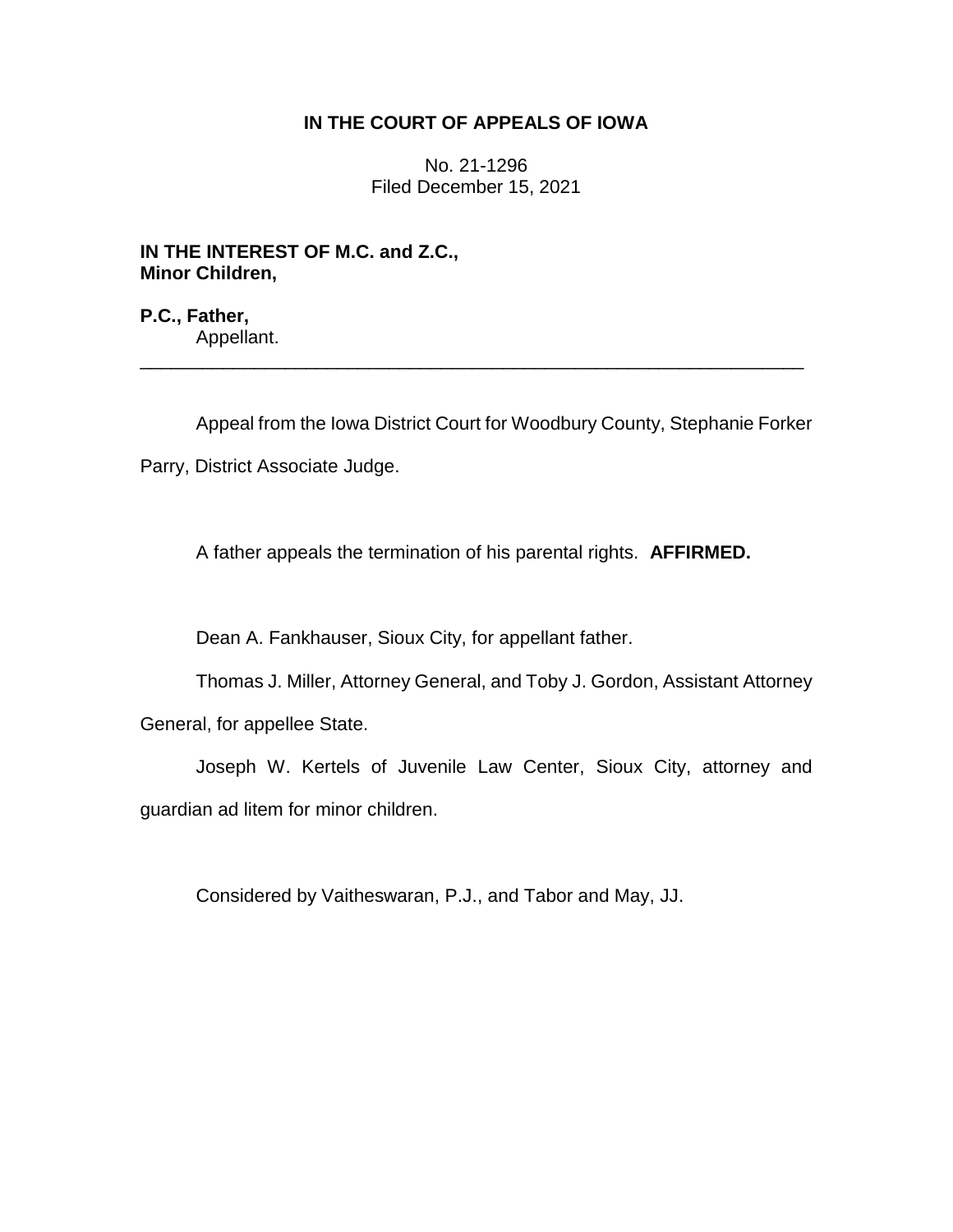**MAY, Judge.**

 $\overline{a}$ 

A father appeals the termination of his parental rights to two of his children, M.C. and  $Z.C.^1$  On appeal, the father challenges the statutory grounds authorizing termination and whether termination is in the children's best interests. We affirm.

We review termination proceedings de novo. *In re Z.P.*, 948 N.W.2d 518, 522 (Iowa 2020). "We will uphold an order terminating parental rights where there is clear and convincing evidence of the statutory grounds for termination. Evidence is clear and convincing when there is no serious or substantial doubt as to the correctness of the conclusions of law drawn from the evidence." *In re T.S.*, 868 N.W.2d 425, 431 (Iowa Ct. App. 2015) (citation omitted).

We generally use a three-step analysis to review the termination of a parent's rights. *In re A.S.*, 906 N.W.2d 467, 472 (Iowa 2018). We consider: (1) whether grounds for termination have been established, (2) whether termination is in the children's best interests, and (3) whether we should exercise any of the permissive exceptions to termination. *Id.* at 472–73. "However, if a parent does not challenge a step in our analysis, we need not address it." *In re J.P.*, No. 19-1633, 2020 WL 110425, at \*1 (Iowa Ct. App. Jan. 9, 2020).

The father challenges the statutory grounds authorizing termination. The juvenile court found the statutory grounds under Iowa Code section 232.116(1)(*l*) (2021) satisfied with respect to both children, section 232.116(1)(f) with respect to Z.C., and section 232.116(1)(h) with respect to M.C. When, as here, the juvenile

 $1$  The father's rights to a third child, C.C., were also terminated. He does not appeal the termination of his rights with respect to C.C.

The mother passed away after the termination hearing but before the juvenile court issued the termination order.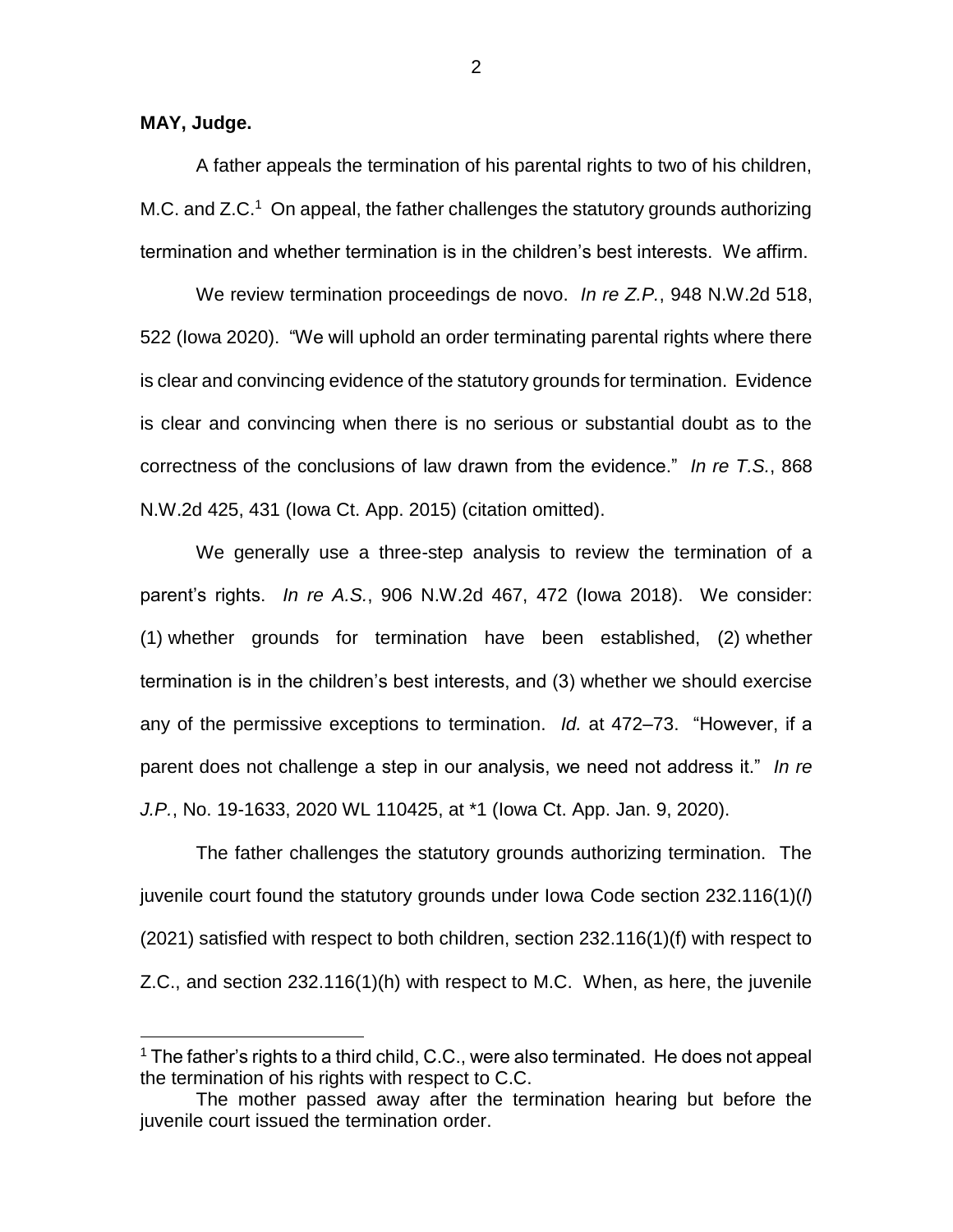court terminates under multiple statutory grounds, we may affirm on any ground satisfied. *In re J.D.*, No. 21-0391, 2021 WL 3379037, at \*1 (Iowa Ct. App. Aug. 4, 2021). We choose to address paragraph (f) as to Z.C. and paragraph (h) as to M.C. These paragraphs differ slightly. Paragraph (f) authorizes termination of a parent's parental rights when:

(1) The child is four years of age or older.

(2) The child has been adjudicated a child in need of assistance pursuant to section 232.96.

(3) The child has been removed from the physical custody of the child's parents for at least twelve of the last eighteen months, or for the last twelve consecutive months and any trial period at home has been less than thirty days.

(4) There is clear and convincing evidence that at the present time the child cannot be returned to the custody of the child's parents as provided in section 232.102.

Iowa Code § 232.116(1)(f). Paragraph (h) is nearly identical except it applies to a child who is "three years of age or younger" and only requires the child be removed "for at least six months of the last twelve months, or for the last six consecutive months and any trial period at home has been less than thirty days." *Id.* § 232.116(1)(h). But the father only challenges the fourth element under both paragraphs—whether the children could be returned to his home. This element is satisfied when the State establishes the children cannot be safely returned to the parent at the time of the termination hearing*. In re T.W.*, No. 20-0145, 2020 WL 1881115, at \*2–3 (Iowa Ct. App. Apr. 15, 2020).

We conclude the children could not be safely returned to the father's home. The father struggles with methamphetamine use. He has used throughout the life of this case and tested positive in June 2021, less than two weeks prior to the termination hearing. "A parent's methamphetamine use, in itself, creates a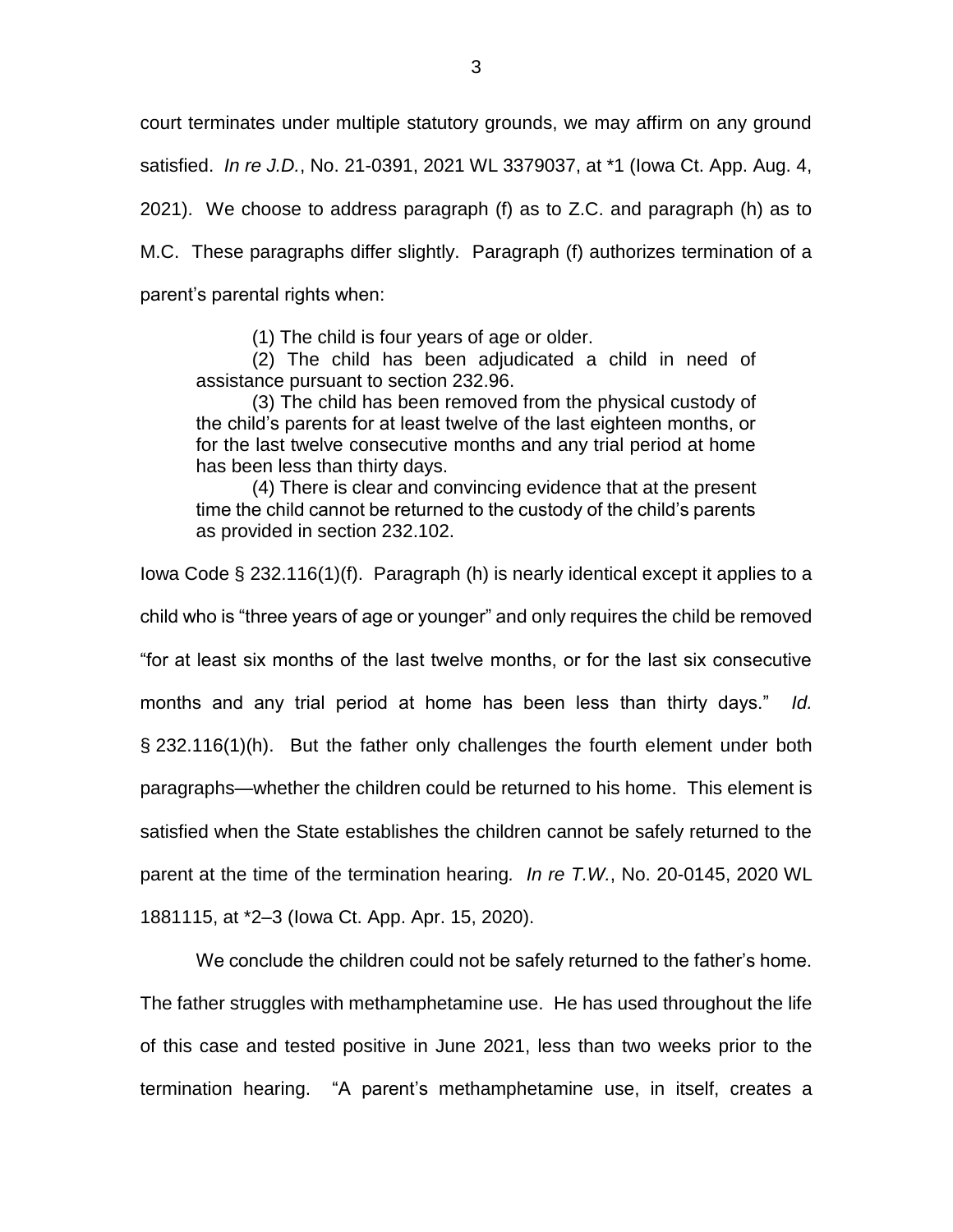dangerous environment for children." *J.P.*, 2020 WL 110425, at \*2. "We cannot turn a blind eye to the [father's] history of use. And we fear [his] continued methamphetamine use is likely in the future." *See In re E.G.*, No. 21-0467, 2021 WL 2709486, at \*2 (Iowa Ct. App. June 30, 2021). Because we believe the father's methamphetamine use is ongoing, we conclude the children could not be safely returned to the father's care. *See In re L.B.*, No. 18-1017, 2018 WL 3650370, at \*1 (Iowa Ct. App. Aug. 1, 2018) (collecting cases affirming termination of a parent's parental rights when the parent has a history of substance abuse). We conclude a statutory ground for termination is satisfied for both children and move to our next step.

The father argues termination is not in the children's best interests. When making a best-interest determination, we "give primary consideration to the child[ren]'s safety, to the best placement for furthering the long-term nurturing and growth of the child[ren], and to the physical, mental, and emotional condition and needs of the child[ren]." *In re P.L.*, 778 N.W.2d 33, 40 (Iowa 2010) (quoting Iowa Code § 232.116(2)). "It is well-settled law that we cannot deprive a child of permanency after the State has proved a ground for termination under section 232.116(1) by hoping someday a parent will learn to be a parent and be able to provide a stable home for the child." *Id.* at 41.

We conclude termination is in the children's best interests. These children have spent much of their lives out of the father's care and in a foster home. They are integrated into the foster home, and the foster parent is willing to permanently integrate the children into her home. *See* Iowa Code § 232.116(2)(b). Termination is necessary for this to occur. Moreover, the father did not appeal the termination

4